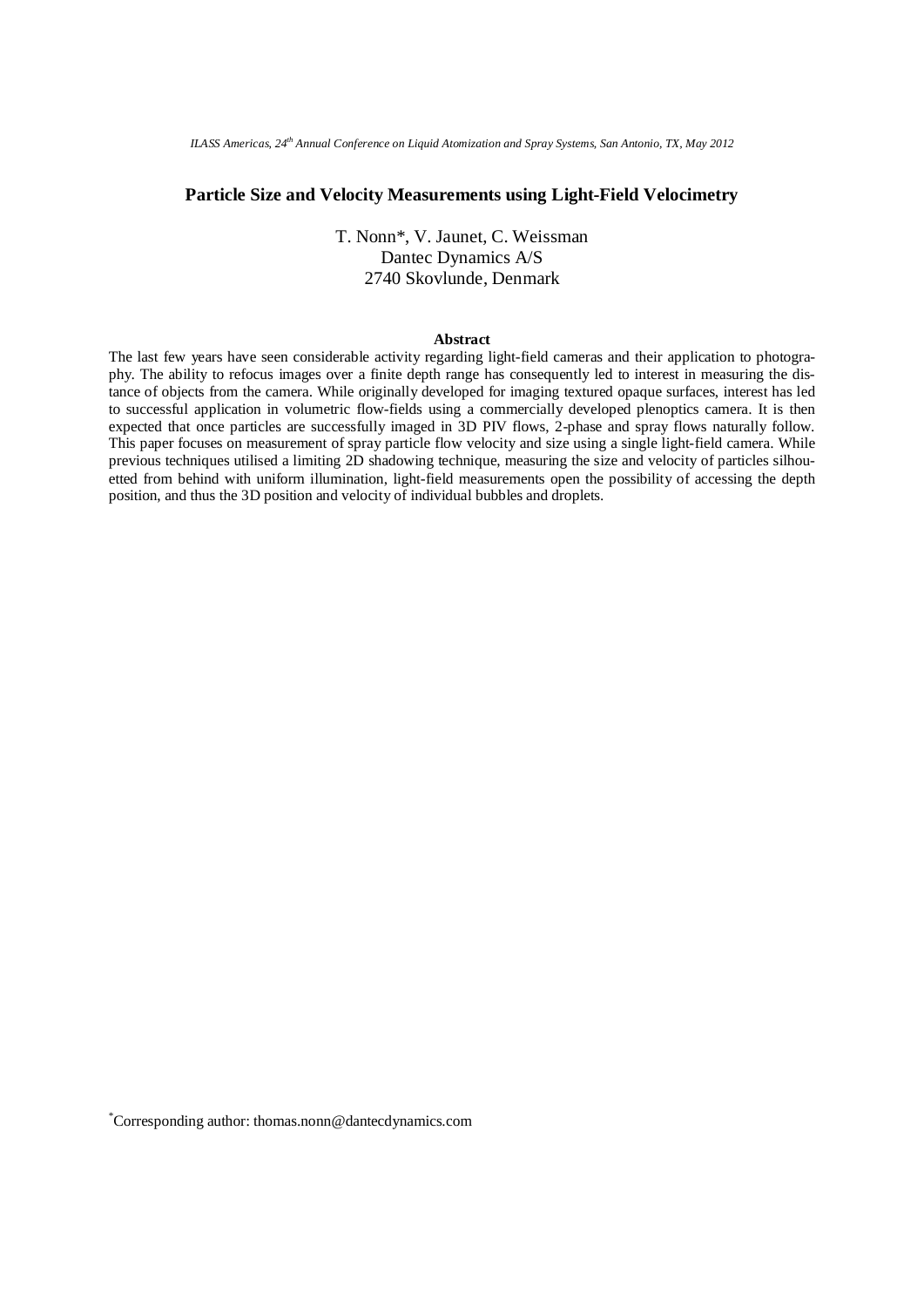#### **Introduction**

The light-field (LF) technique has been described widely in literature [1,2,3], having its origins more than a century ago, but only in the last decade has momentum behind the technique increased, due to advances in optics, sensor resolution and manufacturing techniques. Currently the measurement of three-dimensional velocity components in experimental flow setups is carried out using multiple cameras, positioned around a fixed point and carefully aligned and calibrated. A single light-field camera opens up the possibility of a lowcost, robust and flexible alternative to multiple camera 3D measurement systems. A single camera capturing 3D events simplifies both physical access and calibration.

The general principle behind light-field camera can be described as follows: a micro-lens array placed closely to an image sensor, with the same f-stop as the main objective, reconstructs at selected positions virtual images representing focus planes within the measurement volume, as shown in figure 1.



**Figure 1.** Optical schematic of light-field principle.

Particles appear in micro-images within several microlenses, at slightly different perspectives, allowing for depth determination. The downside of light-field cameras, however, is the loss of spatial resolution. The loss can be mitigated by applying multiple-focus micro-lens techniques used by a commercially available plenoptics



**Figure 2**.Resolution versus depth (courtesy Raytrix)

camera. In the worst case (near-field) roughly 25 percent of the spatial resolution is retained, thus the 11 MP camera used in this study had an effective resolution of 2.6 MP. The depth resolution through the measurement volume is not constant, but increases monotonically with distance from the main objective, reaching a maximum in the far-field, as seen in figure 2.

Neighbouring micro-lenses act as local stereo systems, imaging large particles such as bubbles or droplets at slightly different perspectives, disclosing not only position in 3D space, but surface features as well. The depth of field of a light-field camera, or measurement depth, is limited by the f-stop of the microlens, which is also the f-stop of the main objective. Exploiting a micro-lens array (MLA) with multiple focal lengths, the depth of field can be extended, up to a factor of seven with three focal lengths. Figures 3 and 4 compare the imaging of seeding particles and droplets on the micro-lenses. Note that in the micro-lens images below the degree of defocusing varies from lens to lens. Due to the hexagonal arrangement of the micro-lenses, no two lens of the same focal length are ever in contact. Images from lenses with the same focal lengths are examined together and compared against results from the other lens types.



**Figure 3.** Near-field and far-field images of a 30 micron spherical particle.



**Figure 4.** Micro-lens image of a droplet in a spray..

As in PIV, the determination of the velocity field of particles in a volume requires the acquisition of at minimum two light-field images acquired in rapid succession. The depth map determined for each image is then analysed individually for particle positions and then processed together to determine the velocity field and particle flow history. Depending on the operating mode of the camera used the velocity field can the be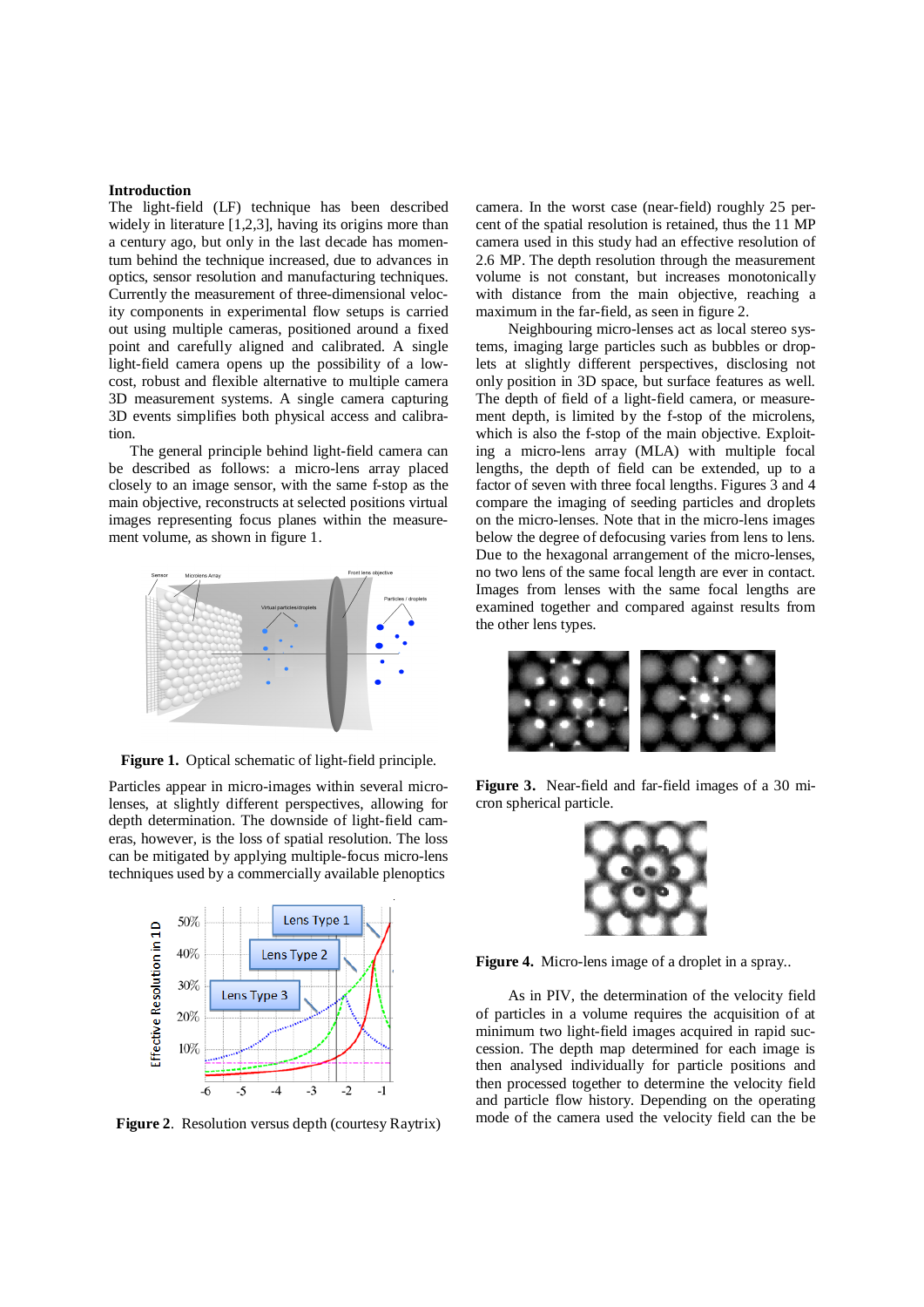determined from particle tracking techniques, leastsquare methods (LSM) or three-dimensional crosscorrelation techniques. In practice the light-field camera operates best in flows with low to medium seeding densities. In higher densities particles become difficult to resolve and occlusion makes tracking difficult.

For particle size measurements the particles need to be sufficiently large so that the reconstructed focus images produce particle images that can be analyzed by conventional edge detection techniques.

#### **Experimental setup**

The investigation consisted of measuring droplets from a aerated spray nozzle typically found in agriculture. A Raytrix light-field camera used in combination with a Dantec imaging system was used for acquisition of data. Illumination was provided by a pulsed shadow strobe combined with a diffuser. For comparison purposes, 2D measurements on the nozzle were also carried with a phase-Doppler (PDA) system.

The imaging system was calibrated with a textured dot target commonly used in stereo PIV. The calibration process consists of three independent processes: (1) software alignment of the micro-lens array (MLA); (2) calibration of the depth space based on the pinhole model; (3) Matching of the depth response of the lightfield camera with the depth determined from the target calibration. The entire calibration process consists of acquiring two images: a target image and a white image. The calibration target is placed diagonally across the measurement volume. The focus is adjusted so that dots farthest from the camera are nearly in focus. As one moves to the near-field dots begin to occupy ever larger rings of lenses. The depth volume depends on the focal length of the objective selected and the working distance



**Figure 5.** Layout of spray experiment.

The alignment process ensures that the lenses are properly specified in the software during the reconstruction of the focus images. The near-field lenses

were heavily vignetted (i.e. defocused). The next step in the calibration requires that the object to image coordinate relationship be determined. An interesting property of light-field technology is the so-called "all-in-one" focus. Instead of focusing on a particular plane the depth map determined from the light-field data is used to put all objects in an image in focus. In this case all of the dots on the target are focused. This image is then processed using a pinhole camera model to extract a transformation between image and object space. This essentially contains all our scaling information for 3D measurements. Typical reprojection errors were on the order of 0.5 - 0.8 pixels. It is expected that this uncertainty can be improved using a specially designed target with a finer dot distribution.

The last step of the calibration involves matching the virtual depth values returned by the camera with the actual depth values determined by the camera model. It was found for longer focal length objectives  $(> 100$ mm) the relationship between virtual depth and actual depth was approximately linear, as is evident in figure 6. For shorter focal length lenses the relationship was parabolic. Once the calibration procedure is complete the target used can be reconstructed in 3D as verification (figure 7). Typical residuals for the fit were between 0.5 - 1.0 %.



**Figure 6.** Calibration fit between virtual depth and measured depth**.**



**Figure 7.** 3D Reconstruction of calibration target**.**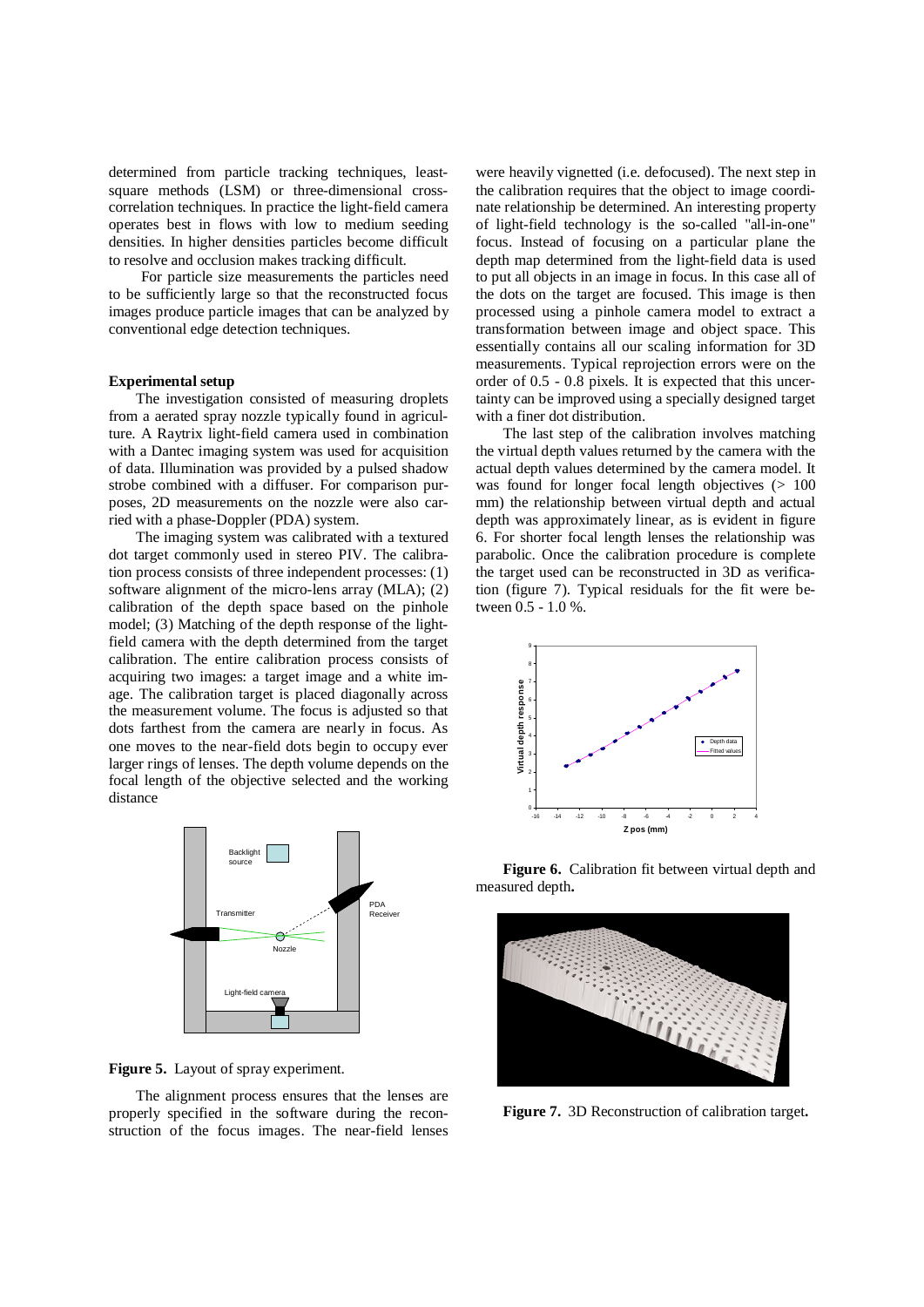### **Results**

For the current investigation a series of images was taken of the entire spray. Thereafter, several runs of 200 images were acquired from a subset of the whole field using the light-field camera, as shown in figures 8 and 9. In the subset ROI roughly 10-15 droplets were captured in each image. The working volume of the ROI subset was 3.8 cm x 2.5 cm x 1.4 cm. The minimum diameter that could be effectively evaluated with the current optical setup was 10 microns. A higher resolution camera would have assisted in recovering more of the smaller droplets. A series of measurements with a PDA (phase-Doppler) system were carried out over the entire spray. Two vertical slices of the volume giving 32 positions in total were used for comparisons. An example is given in Figure 10 comparing diameter distributions between the PDA and LF system.

A time-averaged result of the ROI data sequence, figure 11,shows the characteristic distribution of larger droplets in the outer region of the spray cone and the gradual falling off toward the center of the spray.

## **Conclusion**

This investigation introduces the light-field camera to 3D spray measurement. It could be seen that not only droplets are useful subjects of this technology, but that the depth measurement could also determine positions of structures such as ligaments and the sheath of the spray.

In general, the light-field camera simplifies the measurement and calibration process for 3D analysis. Another added value of LF over the shadow measurement technique is in resolving out-of-focus particles, a persistent problem for conventional imaging. The investigation also focused on the uncertainties involved with LF measurement. This work is still preliminary and reconstruction of the results in a 3D format remains to be done. However, these early results show promise and point to the practical usefulness of light-field technology in 3D measurement.

## **References**

- 1. T. Nonn, J. Kitzhofer and D. Hess, "Measurements in an IC-engine Flow using Light Field Volumetric Velocimetry", *Laser Appl. Fluid Flows*, Lisbon 2012.
- 2. M. Levoy, "Light fields and computational imaging," Computer, vol. 39, pp. 46-55, 2006.
- 3. R. Ng, M. Levoy, M. Bredif, G. Duval, M. Horowitz, and P. Hanrahan, "Light field photography with a hand-held plenoptic camera," tech. rep., Stanford University, 2005
- 4. Haeyoung Jeong, Kihyung Lee and Yuji Ikeda, "Investigation of the spray characteristics for a sec-

ondary fuel injector using a digital image processing method", Measurement Science and Tech.", vol. 18, pp.1591-1602, 2007.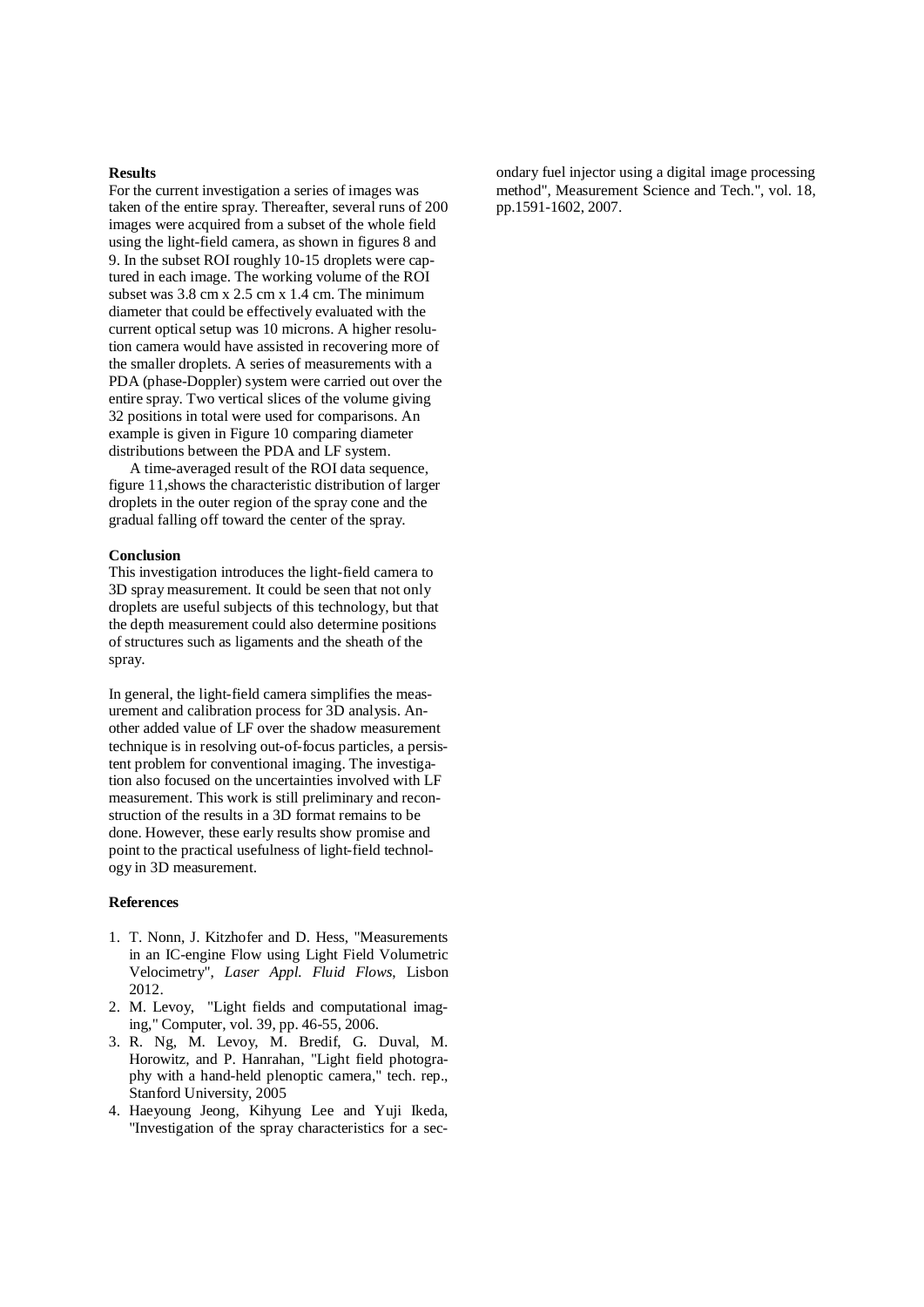

Figure 8. Focus and color-mapped depth map of spray from light- $\hat{p}$ eld results.



Figure 9. Subset ROI of spray with color mapped depth and 2D vectors.